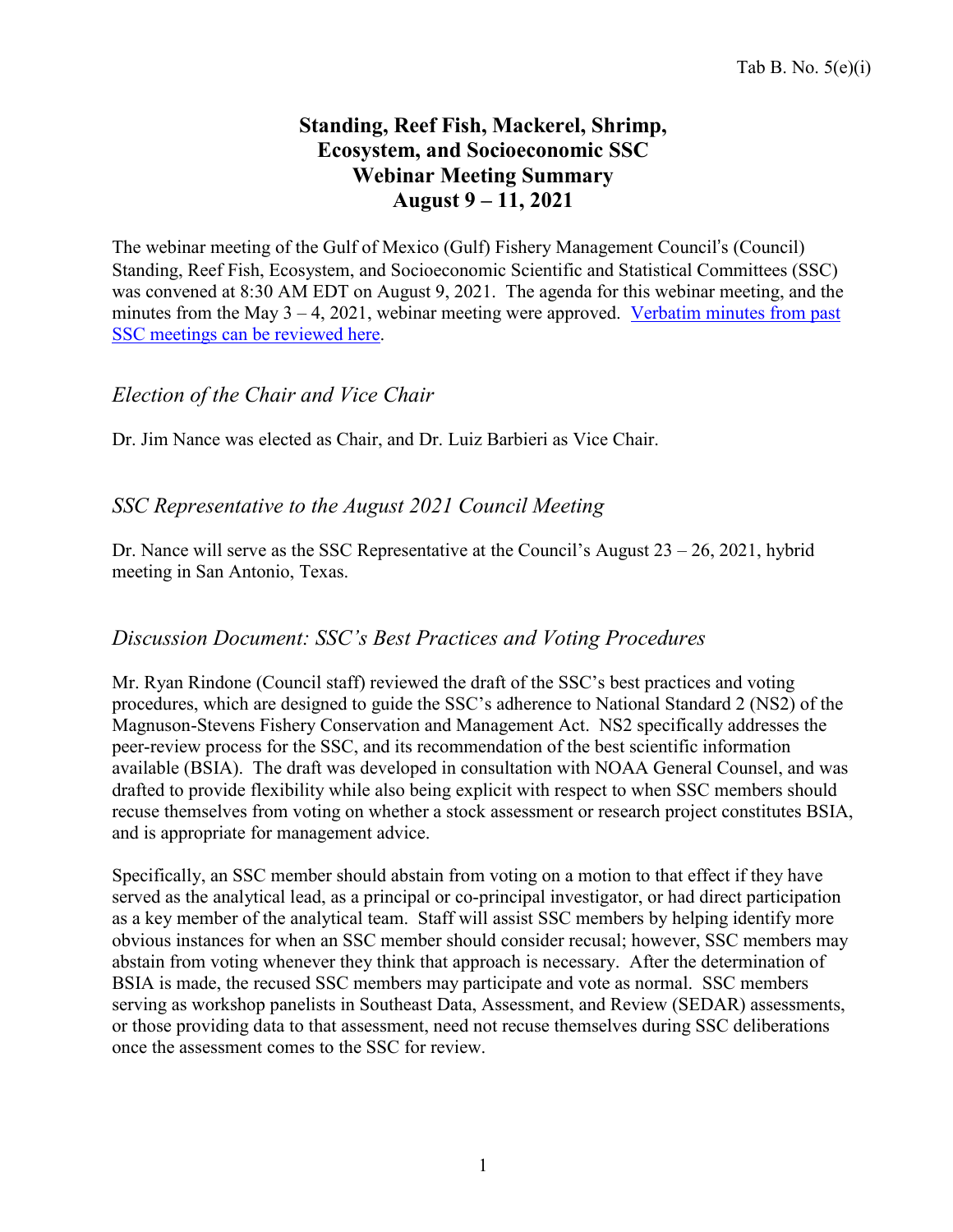SSC members also discussed the method of voting, and whether the SSC should be voting as they have or by consensus. For split votes, and SSC member added that having majority and minority positions provided with the meeting summary would be enlightening for understanding the votes. Many other regional management Councils' SSCs use a blend of both approaches; the SSC suggested taking the topic of voting by consensus approach up at a future meeting.

#### **Motion: To accept the edits to the SSC's Best Practices and Voting Procedures as written:**

When the SSC is acting as the peer review body for a stock assessment or other study, an SSC member(s) should abstain from any motions and voting on the issue of BSIA if they have served as the analytical lead, or principal or co-principal investigator or had any direct participation as a member of the analytical team. During the BSIA deliberations the SSC member(s) is free to participate in the discussion, answer questions, and provide pertinent expertise and feedback to the SSC. After a decision has been reached on BSIA, the SSC member(s) is at liberty to motion and vote on remaining management advice (e.g., catch limits, appropriateness of allocation calculations, decision tools developed to inform management action).

#### *Motion carried without opposition***.**

# *Discussion of Research Track and Operational Assessment Process Guidance Document*

Dr. Julie Neer (SEDAR) detailed the assessment process as facilitated by the SEDAR process. SEDAR was developed to create a way to generate robust, transparent, and inclusive stock assessments that generate reliable and scientifically rigorous assessments. Generally, it is difficult to be thorough, transparent, and timely; often, managers and scientists must pick two of these goals to achieve. The SEDAR process uses two main approaches. The research track process is both transparent and thorough, while the operational assessment process is thorough and timely.

The research track process allows for the development of models and methods, testing of new hypotheses, implementation of new methods, and inclusion of new data. No management advice is given by the research track process, and while flexible, it is not open ended and follows a somewhat flexible project schedule. SSC members are involved in all stages of a research track assessment, which have four main stages: stock identification, data review and preparation, assessment modeling, and peer-review. An assessment development team composed of SSC members is formed for each research track that guides the process from start to finish, participating in all workshops and webinars, and contributing to analyses and report writing. The stock identification process is tasked with looking at life history, movement, and genetics workgroups to determine a recommendation for the stock structure to be used in the research track process.

The operational assessment process is designed to provide management advice based on the model and methods developed in the previous research track or, formerly, benchmark stock assessment. In comparison to research tracks, this process is expected to completed faster and conclude with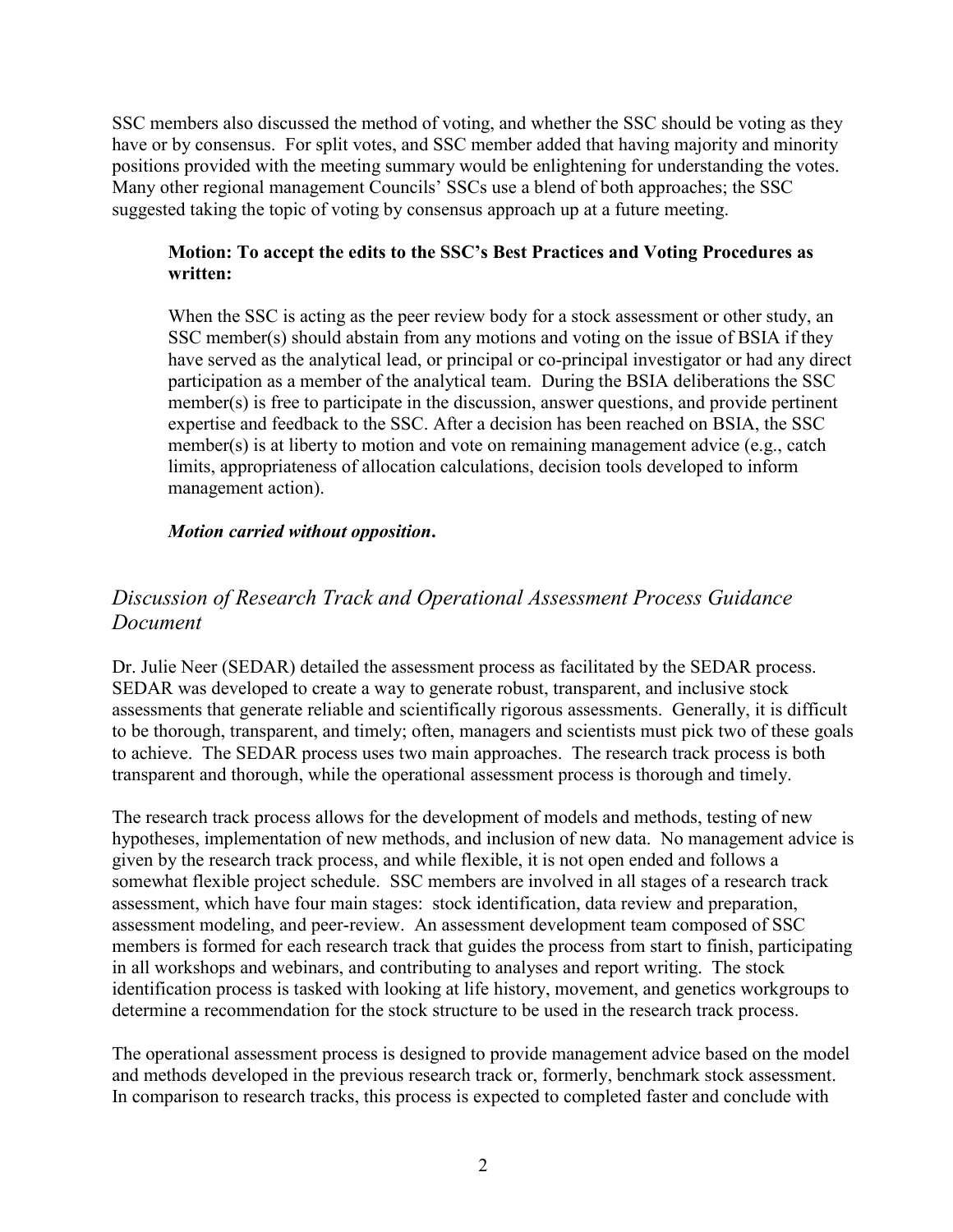management advice. However, the operational assessment is more constrained in the types of modifications to model structure or other information that can be modified from previous assessments. Topical working groups can be populated as necessary to address high priority issues during operational assessments and the review of the completed assessments is completed by the SSC. An SSC member asked how the issues taken up by topical working groups can avoid becoming research projects. Dr. Neer stated that the terms of reference are critical for this and that overall, this process is still being developed. She reminded the SSC that the objective of operational assessments is to improve throughput and thus, limitations on the timing and scope of all aspects of the operational assessment are necessary and some topics may require a research track approach to more fully consider particular topics.

An SSC member asked about the incorporation of fishing behavior and other socioeconomic data into the stock assessments. Council staff replied that fishermen, Council members, and Council staff participate throughout the SEDAR process to inform patterns in fisher behavior, preferences, and anecdotal information that can help better explain curious observations in the data and modelpredicted parameters.

An SSC member asked about the incorporation of ecosystem components and indicators in the stock assessment process. Council staff replied that data informing ecosystem components for a species are initially considered in the data preparation phase, and their incorporation into the model is further considered and explored in the assessment phase. Another SSC member added that including an additional ecosystem component to the research track process may benefit the exploration of these ecosystem data to a greater degree, thereby increasing opportunity for their consideration.

Dr. Katie Siegfried (Southeast Fisheries Science Center [SEFSC]) presented the expectations for the research track process for the edification of, and discussion by, the SSC. The Stock ID process is only employed for the research track process if requested in the assessment terms of reference. The stock structure is to be based on the best scientific information available, and determined by consensus. Completing multiple models with different stock structures is not currently possible for two reasons: first, there is no way to compare the appropriateness or level of parsimony of the models (e.g., Akaike's Information Criterion); second, the use of multiple stock structures creates a factorial design for the modeling team and data providers, resulting in an infeasible workload for the timeline of a research track assessment. Once the stock structure is identified, all the data are then structured with respect to that identified stock structure, including things like indices, age and length composition, catch and discards, selectivity and retention parameters, stock-recruit relationships, data weighting, and other various life history parameters. Another SSC member advised including this information explicitly in the provided guidance document.

An SSC member noted that, for red snapper, the totality of the data did not suggest a clear answer to stock structure, as evidenced in the multiple options initially offered to describe stock structure in the Stock ID workshops. Though consensus was reached, the SSC member argued that it was not overwhelming, and other opinions based on the types of data that were proffered. In this situation, there was no clear path that led the Stock ID panel to definitive stock boundaries. Perhaps another approach examining only certain aspects of the data under differing stock structures could be explored to better investigate the nuances of the various stock structure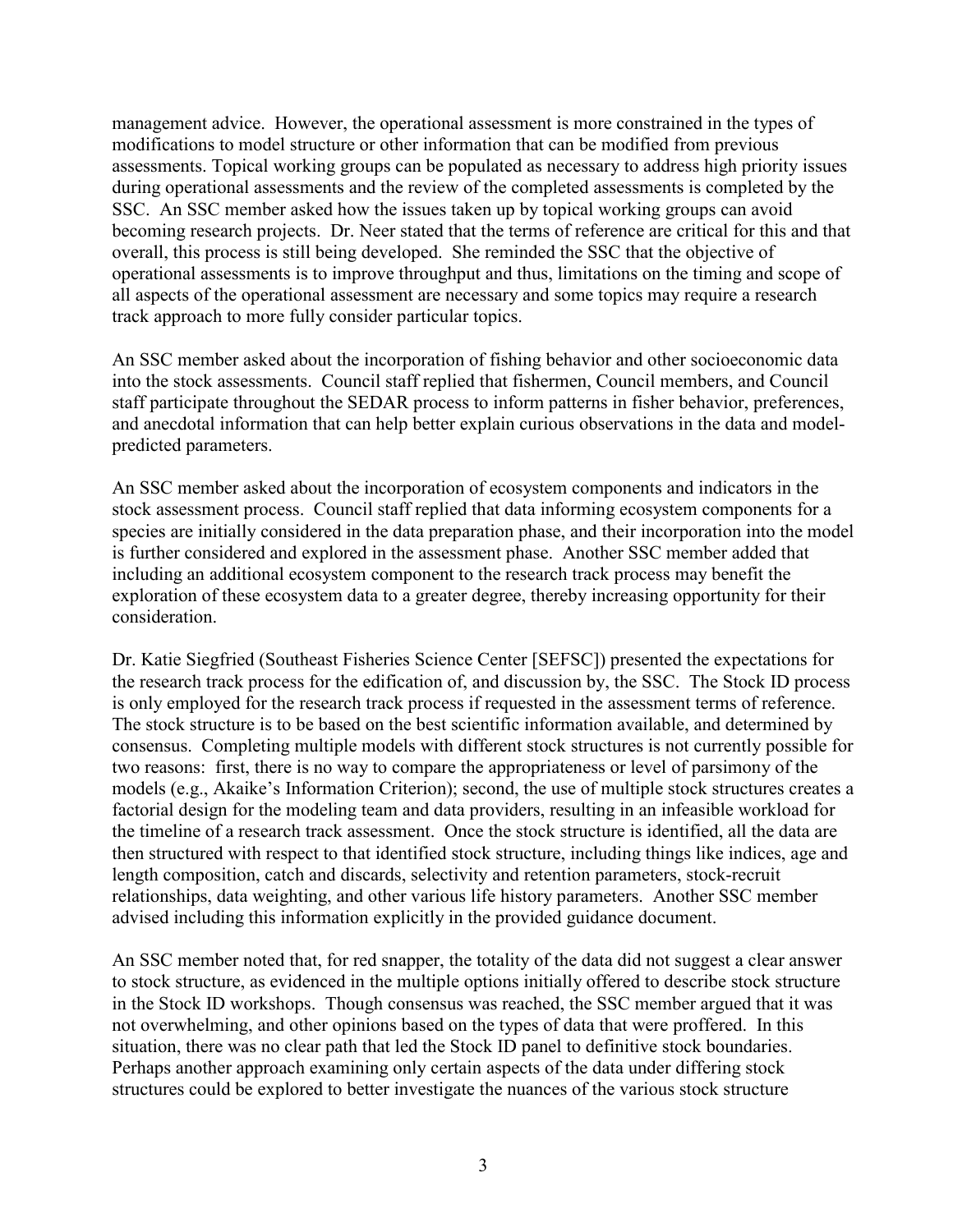possibilities. Currently, SEDAR does not come back to the SSC at the completion of each step of the research track process for SSC review- the Assessment Development Team (ADT) is comprised of SSC members, who can weigh in on every decision being made. If the process is interrupted at this stage, the schedule for the SEDAR 74 research track will need to be adjusted to accommodate any further changes or successive decision-making.

An SSC member expressed optimism for the data automation efforts by the SEFSC, and suggested that those efforts should result in faster data compilation ahead of the stock assessments. The SEFSC replied that changes in stock structure must be determined prior to automating data compilation techniques, which requires more time and effort by staff in advance.

# *Review of Updated Red Grouper Interim Analysis*

Dr. Skyler Sagarese (SEFSC) provided an overview of the previous red grouper interim analysis (IA), completed in late 2019, and introduced a new methodology for adjusting recreational harvest weight estimates. The previous IA relied on the projected (forecasted) index of abundance from the SEDAR 61 assessment model. SEDAR 61 had a terminal year of 2017; however, red grouper experienced a major red tide event in 2018 that likely increased natural mortality in that year for most age classes. To incorporate this episodic disturbance and reduce the influence of factors associated with COVID in 2020, another set of projections beginning in 2021 were generated through the IA process. A variety of projections simulating a range of severity of red tide effects on the population were generated to produce several catch limit values.

Dr. Sagarese also introduced a proposed change to the IA approach for red grouper. She stated that since the terminal of SEDAR 61 was 2017, it would be advantageous to inform new projections using an index-based harvest control rather than the forecasted index generated based on the inherent assumptions of SEDAR 61. She proposed using the NMFS Bottom Longline Survey (NMFS BBL) as the index of abundance and stated that the index estimates had been spatially adjusted in 2020 to account for the reduced sampling effort due to the COVID pandemic. This index-based harvest control rule has performed well in accounting for episodic natural mortality events in red snapper and gray triggerfish (Huynh *et al*. 2020). The approach considers a buffer for tolerance in observed and reference index value using a three- or five-year moving average. This calculation was performed using the allocation scenario currently selected as preferred in Amendment 53 as 59.3% commercial and 40.7% recreational for the simulation of overfishing limit (OFL) and acceptable biological catch (ABC) projections.

Recently, the SEFSC has also begun exploring the discrepancies between modeled weight estimates and those reported in the Annual Catch Limit (ACL) Monitoring Dataset in the recreational landings. Recreational landings data are input in stock assessment models as numbers of fish but need to be converted to weight to calculate catch advice. Investigations into red grouper-specific recreational landings indicated that the stock assessment model underestimated the average weight of an individual by approximately 2 pounds. This underestimation was likely the result of using an external growth curve and deciding to change from an age-based to a lengthbased selectivity in the model. To remedy this disparity, a ratio of the average annual mean weights for the modeled predictions and the ACL Monitoring Dataset was calculated and the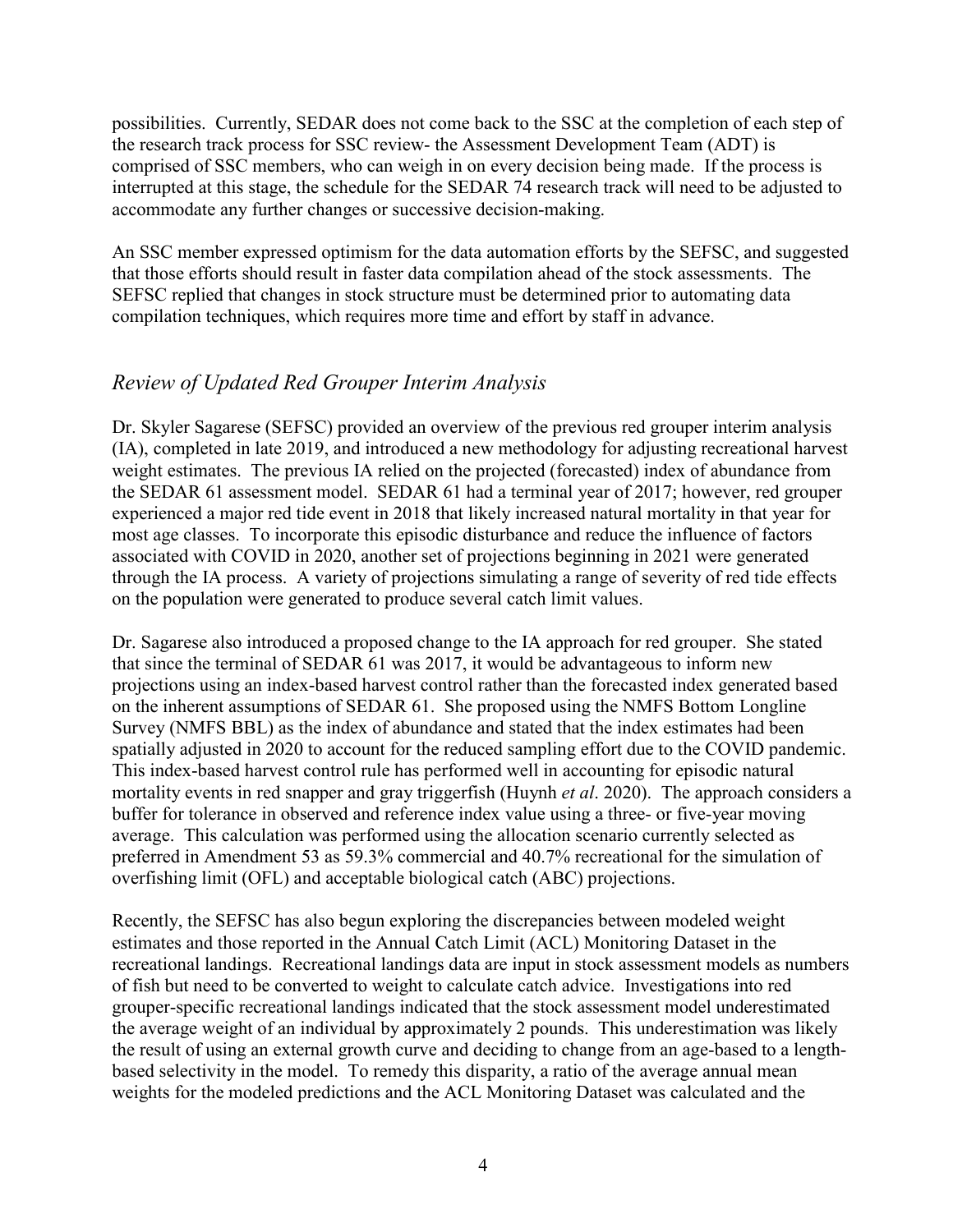weights converted. This adjustment improved the fit between the IA model results to the SERO ACL Monitoring Dataset.

Dr. Sagarese indicated that the SEFSC was looking into adding checks in the stock assessment process to compare mean weights in the future including for discards. She indicated that, as expected, red grouper discards had smaller mean weights than retained fish likely due to size limits regulations. Dr. Tom Frazer (Council Chair) inquired whether the summary graphs comparing recreational landings since 2004 against the current quota incorporated the weight adjustment. Dr. Sagarese stated that those landings were obtained from the Southeast Regional Office (SERO) and she was not sure whether they incorporated that modification. The SSC accepted the method for recreational harvest weight adjustment.

#### **MOTION: The SSC accepts the new mean weight estimation methodology to estimate the weight of recreationally caught red grouper.**

#### *Motion carried without opposition***.**

Dr. Sagarese presented options for adjusting the Annual Biological Catch (ABC) advice based on a three or five-year reference period, beginning with the year following the terminal year of data in the last stock assessment (2018). Thus, the three-year reference period would use data from 2018  $-2020$ , and the five-year moving average would use  $2016 - 2020$ , since data beyond 2020 are not available. This moving average approach helps smooth interannual variability, which may be influenced by episodic mortality events like red tide. The revised allocation-informed projections resulted in an OFL of 5.99 mp gw. Using the three-year moving average, the revised ABC would be 4.96 mp gw, and the five-year moving average would result in an ABC of 5.07 mp gw. Dr. Sagarese reiterated that the previous IA approach that has been used in years past has not been simulation tested like the proposed approach.

The SSC noted, that based on recent landings, harvest did not seem to be constrained and inquired as to what biological, environmental, or human behavior explanations could be proffered. Dr. Sagarese explained that red grouper appeared susceptible to large periodic natural mortality events but that in some years these mortality events were ameliorated by large recruitment pulses. She encouraged further exploration of red tide effects on target as well as forage species using an ecosystem analysis approach. Dr. John Froeschke (Council Deputy Director) reminded the SSC that the current recreational catch limits are measured in Marine Recreational Information Program Coastal Household Telephone Survey (MRIP-CHTS) rather than MRIP-Fishing Effort Survey (MRIP-FES) and it is likely that harvest measured and monitored using MRIP-FES will accumulate at a more rapid rate. He cited the closure analysis reported in Reef Fish Amendment 53 and suggested future harvest may be closer to the quota than in the recent past. Both Council and SEFSC staff also identified several human dimension factors that could be attributing to less harvest. Recreational fishers value species open to harvest and would like target a number of available species in a single trip and commercial fishers likely target fish based on economic factors and/or access to allocation within the Individual Fishing Quota program. Additionally, Council and SEFSC staff both reported recent public input which indicated that fishers in both sectors are having success harvesting red grouper relative to past years, perhaps signaling an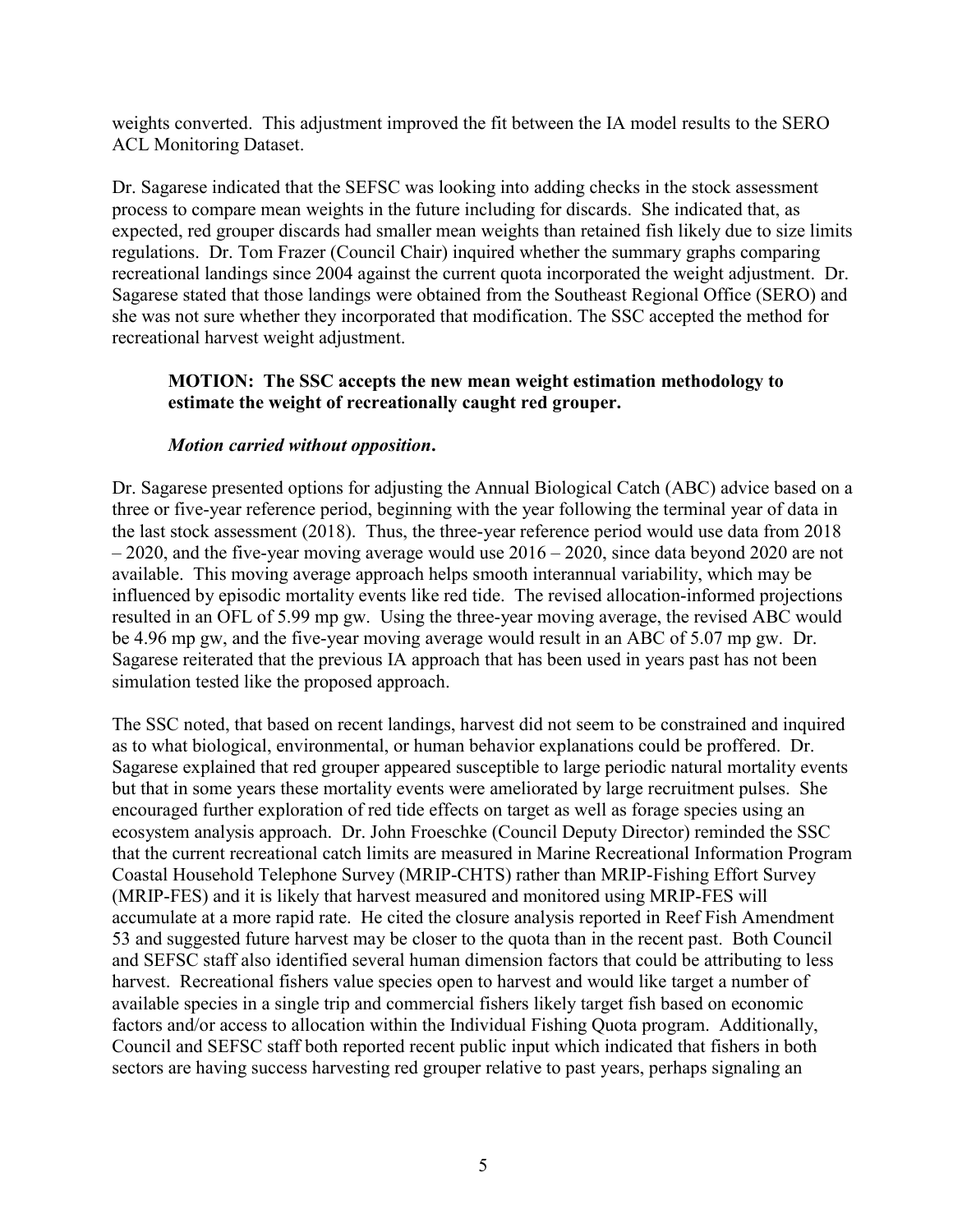increase in stock health. However, these fisher-reported observations of increased abundance of red grouper in 2020 are not observed in the NMFS Bottom Longline Survey or the IA.

An SSC member asked about the ability to account monitor known strong year classes moving through the fishery with time. Dr. Sagarese replied that recruitment is fixed for the projection period in the IA. Thus, the representative index of relative abundance used for red grouper (NMFS BLL) selects for adults and detecting a strong year class of fish would be with a temporal lag. Dr. Sagarese added that looking at other indices has merit, especially when those other indices can provide contrasting observations to the main index being used in the IA.

The OFL is based on the recreational weight adjustments approach for red grouper. Next the SSC discussed the merits of either a three- or five-year moving average for adjusting the ABC from the OFL. While an average using more years of data provides some stability in catch advice, a shorter temporal focus would allow for a more 'real time' approach to management. Since the Council has a standing request for an annual red grouper IA report from the SEFSC, using a shorter time series could more accurately address management objectives for the stock. Dr. Sagarese provided another option of waiting until the 2021 IA is reviewed at the January 2022 SSC meeting to set catch limits to incorporate any effects of the 2021 red tide event, and to include 2021 NMFS BLL and SEAMAP data in the IA. The SSC decided to act upon the analysis and information on red grouper provided, and to let the Council decide if waiting was necessary.

**MOTION: The SSC accepts the updated methodology and interim analysis results for red grouper and sets the OFL at 5.99 mp gw and the ABC at 4.96 mp gw using the 3-year moving average for setting the ABC relative to the OFL. These values are in MRIP-FES units.**

*Motion carried 21-2, with one abstention and one absent*.

## *Scope of Work for Red Grouper Operational Assessment*

SSC members discussed the scope of work for the planned 2024 operational assessment for red grouper. SSC members added items specifically addressing red tide mortality, consideration of historical landings data, consideration of the Florida State Reef Fish Survey (SRFS), and other items. The SSC thought that topical working groups for red tide, the revised mean weight estimation procedure, and recreational catch and effort data would be needed.

The SSC thought a procedural workshop to evaluate the differences between the SRFS and MRIP surveys for species only found off Florida (e.g., hogfish, gag, red grouper, yellowtail snapper, mutton snapper, black grouper) may be beneficial. The SSC also discussed greater efforts to monitor and model the effects of red tide for those species for which episodic mortality is understood.

#### **MOTION: To approve the edits to the Red Grouper Operational Assessment Scope of Work**.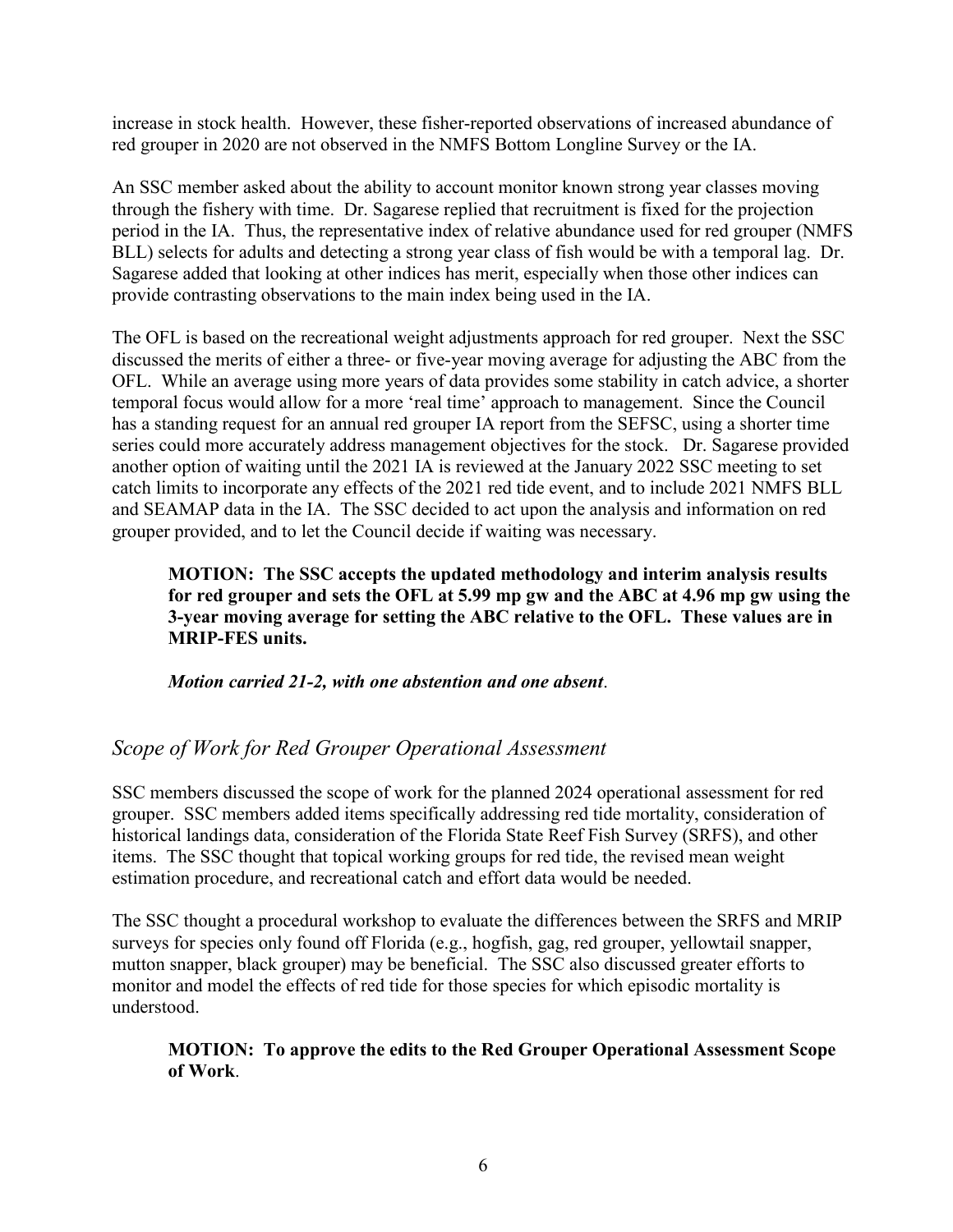#### *Motion carried without opposition*.

# *Determination of Topical Working Groups for SEDAR 75: Gulf of Mexico Gray Snapper Operational Assessment*

Mr. Rindone advised the SSC of the participants currently listed for the SEDAR 75 operational assessment of Gulf gray snapper, and noted that two topical working groups have thus far been identified: life history, and recreational catch and effort data. Based on the makeup and expertise of the participants for SEDAR 75, all will be appointed to each of the topical working groups.

### *Scope of Work for Vermilion Snapper Operational Assessment*

SSC members discussed the scope of work for the planned 2024 operational assessment for vermilion snapper. An SSC member asked whether the index-based adjustments using an HCR in the IA process were within the scope of possibilities for a SEDAR operational assessment, which the SEFSC indicated it was. Another SSC member asked whether other state-specific surveys needed to be considered, as was noted for red grouper. Council staff replied that the SRFS does not presently include vermilion snapper; thus, the recreational catch and effort surveys that would be considered for vermilion snapper would include those from Texas Parks and Wildlife Department, Louisiana Department of Wildlife and Fisheries (LA Creel), and MRIP.

#### **MOTION: To accept the Vermilion Snapper Operational Assessment Scope of Work**.

#### *Motion carried without opposition*.

## *Determination of Approach to Assess Gulf of Mexico Tilefish Complex*

Mr. Rindone began the discussion of how to approach a future assessment of the Gulf tilefish species by reviewing some of the findings of the last assessment of the tilefish complex, which was in SEDAR 22 (2011), using data through 2009. Little data exist on any one species included in the complex (i.e., golden tilefish, blueline tilefish, and goldface tilefish). Consistent popularity exists for commercial exploitation of the complex, and there is growing popularity with recreational fishermen with improvements in technology (e.g., electric reels, more powerful transducers, larger and faster boats). He noted the Council is interested in how to approach assessing the Gulf tilefish complex: that is, should SEDAR assess the tilefish species individually or as complex? Substantial uncertainty exists in commercial landings estimates prior to the implementation of the individual fishing quota (IFQ) program, and the precision of the recreational landings are very uncertain. Further, the recreational vessels equipped to fish for tilefish in the span of a single fishing day (large center consoles or sport fishing vessels) are highly unlikely to be using public boat ramps or public marinas, making intercept and effort data collected by MRIP largely uninformative.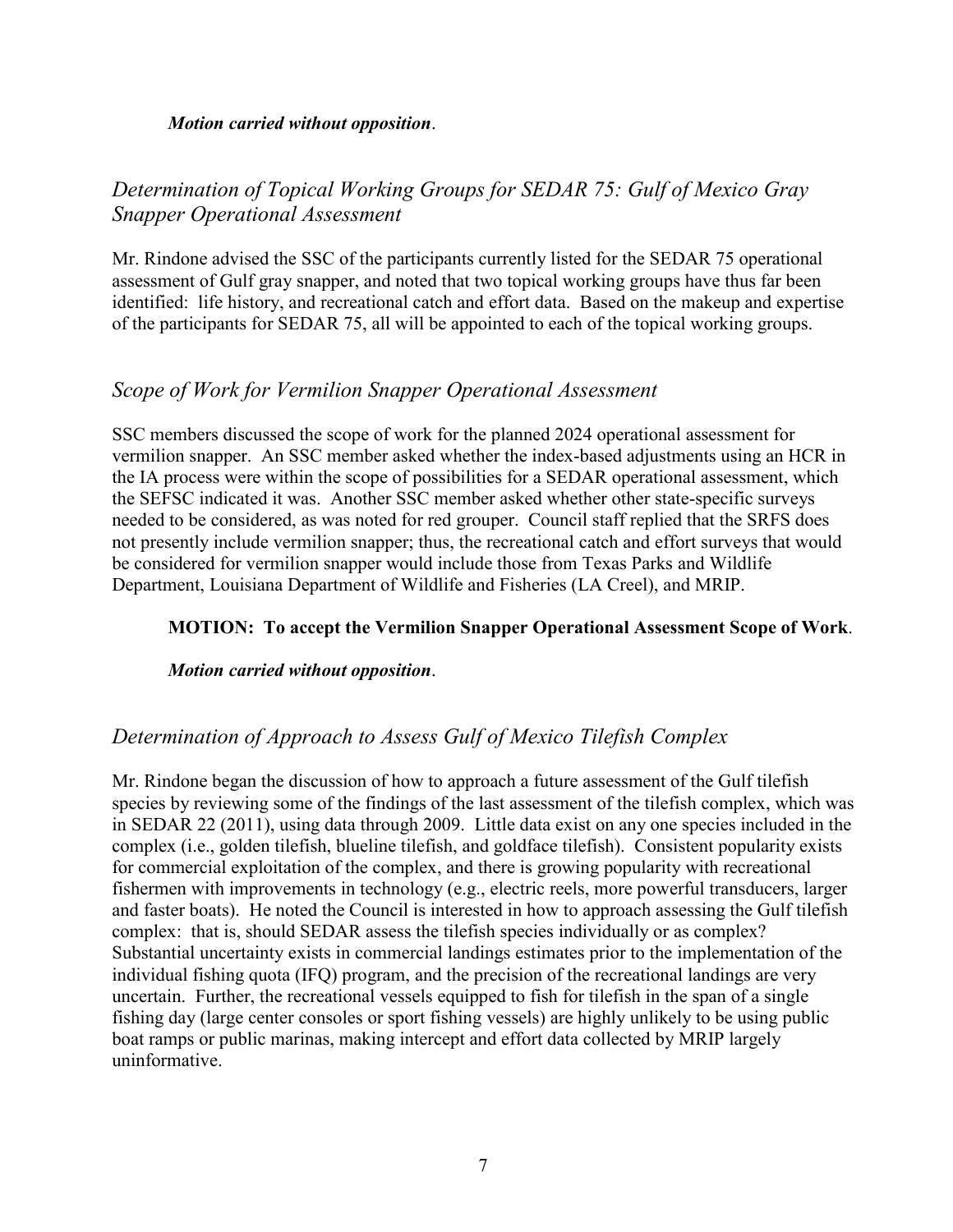Council staff noted that golden tilefish accounts for 80% of commercial landings historically, but some shift to blueline tilefish in recent years based on the recent IFQ program review report. An SSC member commented on there being some possibility of hybridization between tilefish species. A recent study by Kang  $(2019<sup>1</sup>)$  $(2019<sup>1</sup>)$  $(2019<sup>1</sup>)$  details four polymerase chain reaction (PCR) methods for differentiating tilefish species, techniques which may be helpful in the Gulf for investigating any interbreeding of Gulf tilefish species. The SSC member concluded that the possibility for hybridization among the tilefish species in the Gulf seems to exist; thus, managing as tilefishes as a complex seems most reasonable.

Council and SEFSC staff noted that the SEFSC's modeling technology and methods have improved greatly since the completion of SEDAR 22 in 2011, including ways to model species using only catch and length composition data in Stock Synthesis. Also, when employing the NOAA Data-limited Toolkit, use of a reference period of catch with an index can provide enough data to model a stock using certain methods, as was done for lane snapper in the Gulf. The SEFSC proposed a data triage to determine the best approach given the data available, and to determine how best to model the Gulf tilefish species. An SSC member recommended investigating the NMFS Bottom Longline survey to determine whether that survey could serve as a representative index of relative abundance. The SEFSC said that survey would need to be investigated for this purpose, and that the IFQ program landings may also be of value in trying to assess the complex. An SSC member added that there was a need to look at spatial information tied to tilefish landings to better understand what species are being landed and where. The NMFS Pascagoula Lab has more data available on some deep-water species now than in years past, and may be able to resolve some previous gaps in knowledge. Also, a National Academy of Sciences report on recreational catch and effort recommended identifying the universe of angler effort. Identification of this effort universe may help better understand recreational fishing effort on "deep drop" species like tilefishes.

SEDAR staff noted that an operational assessment is currently scheduled for tilefishes in 2024. If a change in the model becomes necessary, then the Council will need a research track to assess the species. However, a research track assessment doesn't have to take two years, and can be tailored to meet the needs of the assessment as prescribed. Council staff asked SEDAR to note this as a discussion item at the next SEDAR Steering Committee meeting in the fall of 2021.

#### **Motion: The SSC recommends a data triage report be generated by the SEFSC for the tilefishes complex as a guide to the selection of the model environment for the next stock assessment.**

#### *Motion carried without opposition***.**

## *Interim Analysis Schedule (update)*

Mr. Rindone reviewed the Interim Analysis (IA) schedule with the SSC, noting that the IAs are done separate from the SEDAR assessments, and are coordinated directly between the Council and

<span id="page-7-0"></span> <sup>1</sup> Kang, T.S. 2019. Development of four PCR-based methods to differentiate tilefish species (*Branchiostegus japonicus* and *B. albus*). Food Chemistry 271: 1-8. <https://doi.org/10.1016/j.foodchem.2018.07.138>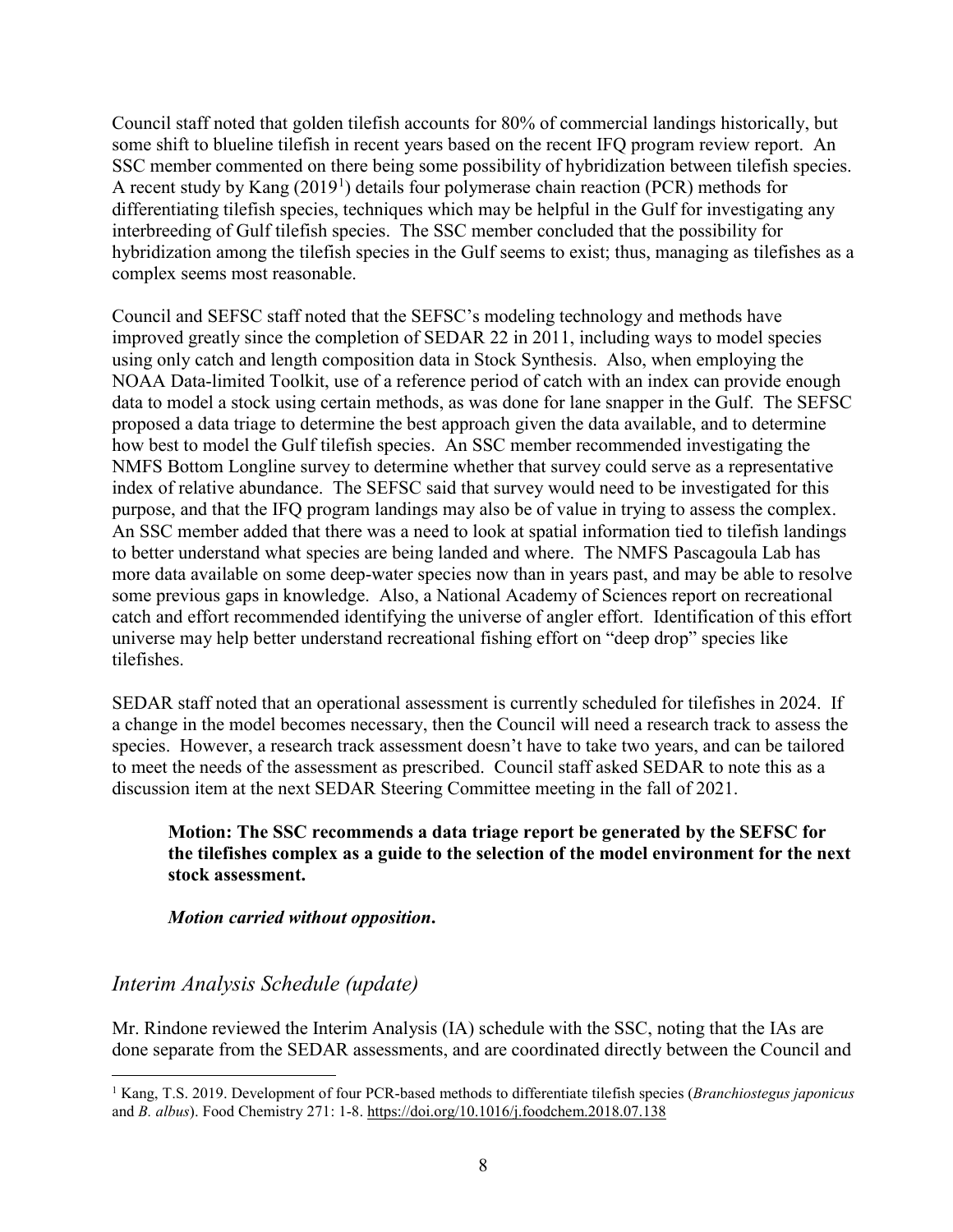the SEFSC. An SSC member asked about the general purpose of the IAs provided to the Council. Council staff replied that the IAs served two general purposes: first, to allow the SSC to recommend updated catch advice to the Council when appropriate; and second, to allow the SSC and Council to perform a "health check" on a species in between assessments, which can be useful for determining the directionality of the efficacy of recently implemented management actions.

An SSC member suggested adding the SEAMAP Groundfish Trawl Survey for red grouper in successive IAs since it had been expanded into the eastern Gulf. Another SSC member asked about the terminal year of data generally to be used for the SEAMAP Combined Video Survey, noting the processing time for that index. The SEFSC noted that the SEAMAP Combined Video Survey processing time was longer, and that at present, the survey would not be used for gag. The SEFSC added that the time necessary for completing IAs varies depending on the representative index of relative abundance, with some indices requiring more processing time than others.

An SSC member noted that each IA was only considering a single index. Indices like the NMFS Bottom Longline index are certainly appropriate for investigating the fish that are actually part of the fishery. Other indices may better describe other portions of a species population, and may be worth concurrently investigating with the listed indices by species. Council staff replied that including additional indices in an IA greatly increases the workload, and at a certain point, the request for that IA could essentially evolve into a request for an additional stock assessment. The SSC member countered that some of the data require far less preparatory time, and may still be informative as a potential source of contrast to the data currently being considered.

### *Revised SEDAR Stock Assessment Schedule*

Mr. Rindone reviewed the SEDAR schedule. An SSC member noted that the last vermilion snapper stock assessment (SEDAR 67 2020) showed the stock was healthy, and seemed to be of less concern at present. The SSC member asked if it would be appropriate to use the IA process instead of full stock assessments, especially given SEFSC workloads. Council staff replied that full stock assessments are needed to update all parameters of the stock, like growth, recruitment, reproduction, and more. It is the SSC's prerogative to advise the Council on how best to pace out the stock assessments needed, considerate of previous stock status and the SSC's expertise about the stocks being considered. Council staff noted that the assessment schedule is considered final two years out from the current date, and that changes within that finalized period can only be made to respond to a stock status emergency for a species.

Council staff asked about adding gag back to the SEDAR schedule in the place of lane snapper in 2025. The SEFSC agreed, given the contemporary concerns associated with gag. The SSC also asked about concerns associated with the Gulf migratory group of cobia. Council staff replied that data may not be available to answer outstanding research questions to merit a research track assessment for cobia; however, increasing angler concern has been expressed Gulf-wide, but specifically in the northeastern Gulf and Florida Panhandle. The SSC also discussed data availability for understanding the relationship between juvenile mortality and juvenile recruitment of red snapper on the West Florida Shelf.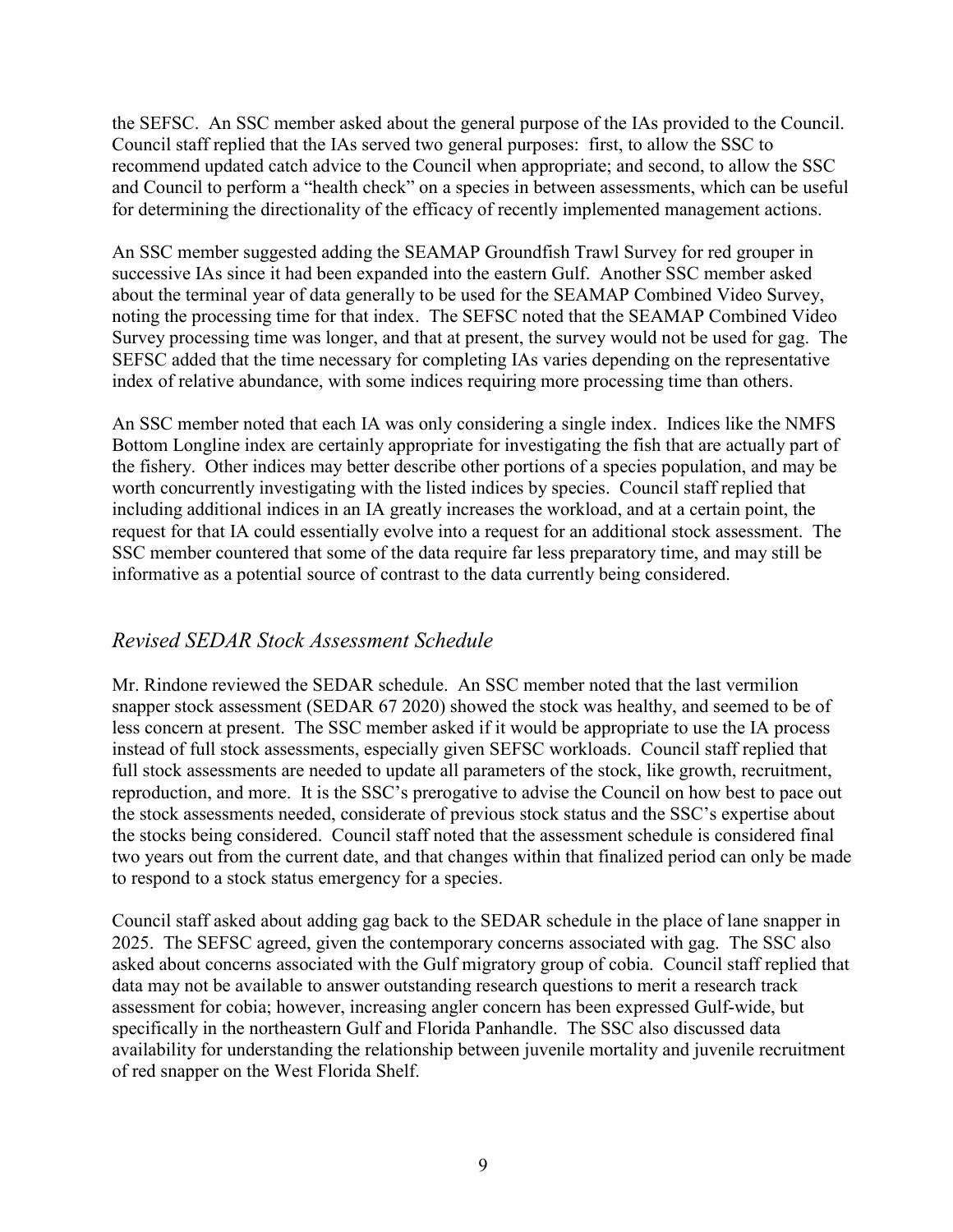The SEFSC thought that the Gulf cobia stock should be considered a higher priority compared to the vermilion snapper stock. The Council is currently working on major changes to management of the cobia stock in response to the last stock assessment, which found Gulf cobia to be undergoing overfishing; those management changes will likely be implemented in 2022. The Council will consider the timing of the vermilion snapper, cobia, and gag assessments for the next SEDAR Steering Committee meeting in the fall of 2021.

# *NS1 Technical Guidance Presentation: Managing with ACLs for data-limited stocks in federal fishery management plans – Review and recommendations for implementing 50 CFR 600.310(h)(2) flexibilities for data limited stocks*

Ms. Marian Macpherson (NOAA Office of Science and Technology [OST]) reviewed the description of ACL as stated in the Magnuson-Steven Act (MSA). The ACL is used as a metric to prevent overharvest and is associated with accountability measures. Since 2007, the standard ACL is expressed in as amounts of fish in either number or weight. However, there are occasions where data limitations for a stock result in the inability to set an ACL, and technical memo has recently been developed to address this issue.

The technical memo considered legal context, data-limited methods, and management advice. Under 50 CFP 600.310 (h)(2) of the MSA flexibility in setting the ACL (other than amounts of fish) for data-limited species is allowed but still requires that the alternative approach complies with MSA and that justifiable rationale for the alternative be documented in the fishery management plan (FMP). Ms. Macpherson provided a decision flow chart to illustrate when an alternative approach to setting an ACL would be practicable. She highlighted that an ACL expressed as a rate could be used when a stock assessment provides an estimate of fishing mortality (F) and a maximum fishing mortality threshold has been defined. If this approach is taken, the ACL would be expressed in F instead of an amount of fish. An indicator-based approach using length data was proposed by Ms. Macpherson as a way to use mean length of catch as a way indirectly inform a rate description for the ACL. For management considerations, any alternative to describing ACL must be monitored in some way and also be enforceable.

An SSC member inquired as to how fisheries dependent data sources would be incorporated when exploring ACL alternatives for data-limited stocks and asked if any Bayesian approaches have been explored to date. Dr. Jason Cope (NOAA contractor) replied that fishery dependent data are critical as these data are often the only available sources for data-limited stocks. He also stated that Bayesian methods or informing priors with available data were being considered. Council staff asked for clarification of how the indicator-based approach would work should a big recruitment event result in observations of larger fish which may be expected in a recovering stock. Dr. Cope responded that a recruitment spike could occur and would require careful interpretation.

The SSC inquired whether the workgroup had provided any case studies that the SSC could review. Ms. Macpherson indicated that work had not been completed yet. Considering the lengthbased approach, the SSC agreed that spiny lobster would make a good candidate species for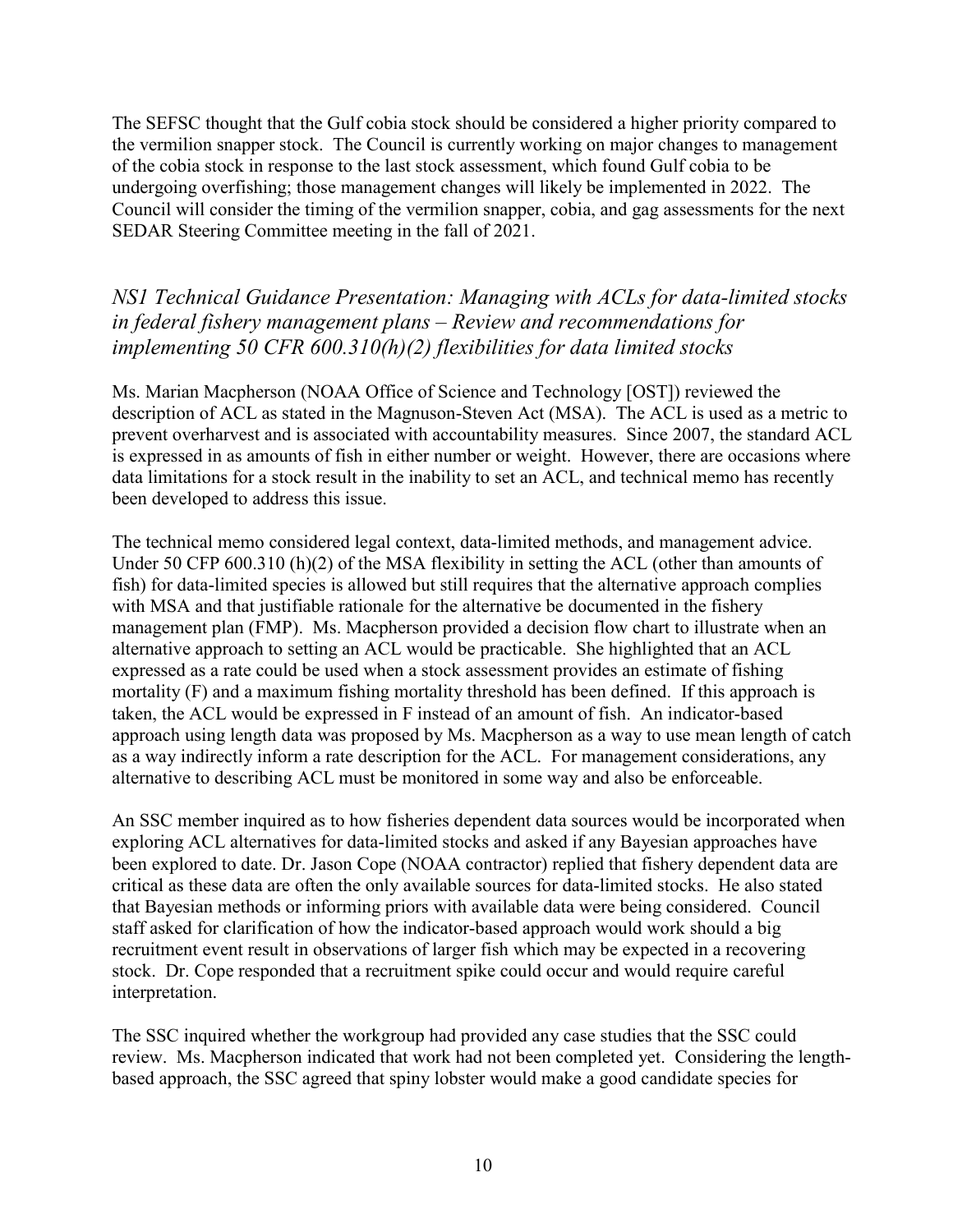exploring these approaches since the stock is largely managed using only a size limit. Additionally, a few deep-water species may benefit from an alternative ACL description.

### *Review of King Mackerel Historical Harvest and Catch Limits*

Dr. Shannon Cass-Calay (SEFSC) reviewed a simulation for the Gulf migratory group of king mackerel (Gulf king mackerel) to demonstrate the effects of the migration from the MRIP-CHTS to MRIP-FES recreational catch and effort data on the catch advice resulting from the SEDAR 38 (2014) stock assessment. Also considered in this simulation was the updated shrimp fishery bycatch as input in the SEDAR 38 Update (2020) stock assessment (SEDAR 38U). These considerations were modeled as sensitivity runs to the SEDAR 38 base model, and compared to the SEDAR 38U base model.

Four model scenarios were compared: Model 1 is the original SEDAR 38 base model (2012/2013 fishing year as the terminal year, using MRIP-CHTS, and the 2012 shrimp bycatch estimates); Model 2 is the SEDAR 38U base model (2012/2013 fishing year as the terminal year, using MRIP-FES, and the 2012 shrimp bycatch estimates); Model 3 is the SEDAR 38U base model (2012/2013 fishing year as the terminal year, using MRIP-FES, and the 2020 shrimp bycatch estimates); Model 4 is the finalized SEDAR 38U base model (2017/2018 fishing year as the terminal year, using MRIP-FES, and the 2020 shrimp bycatch estimates). Differences between Models 1 and 2 are thought to be largely due to changes in the headboat statistics; however, the SSC thought it counterintuitive that the ABC predicted by Model 2 would be smaller than Model 1. The SEFSC noted that when the new MRIP-FES statistics are introduced in Model 2, which is the new SEDAR 38U model, other parameter estimates are also re-estimated, which can affect model outputs. Council staff later verified that the predicted ABC for Model 2 was in fact the highest of the four models, according to the report on the simulation provided by the SEFSC in March 2021; this suggests that the discrepancy is isolated to the presentation. Another SSC member asked about the effect of the updated shrimp bycatch estimates from 2020 on the model by itself; the SEFSC noted that this was not modeled as part of this simulation, but may be clarified in the SEDAR 38U report. Model 3 demonstrates a large increase in the ABC projected compared to Model 1, and is generally comparable to Model 4 in this regard.

The SSC discussed the proportional changes in the removals versus the proportional change to the predicted ABC values, and the proportional changes to the models due to the introduction of new information in the SEDAR 38U assessment (MRIP-FES, updated headboat index, and updated shrimp fishery bycatch estimation). The SEFSC concluded that the increases in the catch advice are due to changes in the stock assessment model parameterization to improve model stability. Due to the other changes in the model configuration, the effect of using MRIP-FES data instead of MRIP-CHTS is less clear than in assessment efforts for other recently examined species.

The SSC thought it perplexing that increasing recreational catch and effort by itself did not result in some proportional increase in the catch limits. The SEFSC reiterated that this transition from model 1 to model 2 included additional model changes to improve stability. Although the removals under MRIP-FES are greater, along with the other changes made to the model, the estimate of virgin biomass is also greater which, along with recent estimates of lower recruitment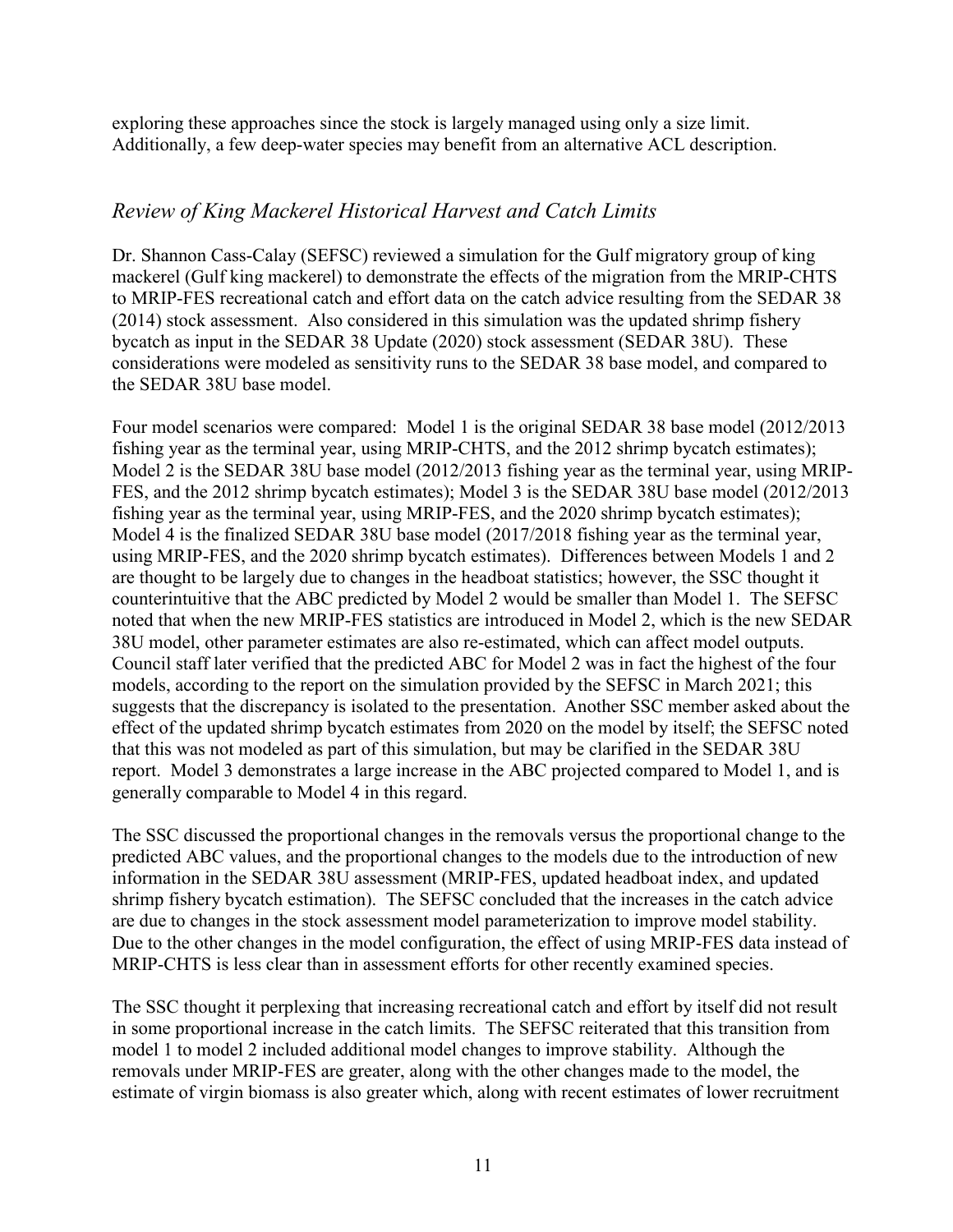and lower shrimp bycatch in recent years, indicates a depleted stock condition in recent years. Nonetheless, the Gulf king mackerel stock is not overfished or undergoing overfishing; although the spawning stock biomass (SSB) is below the SSB at maximum sustainable yield  $(SSB_{MSY})$ . Thus, the catch limits recommended by the SSC for Gulf king mackerel, based on the SEDAR 38U model, increase with time as the stock theoretically rebuilds to  $SSB$ <sub>MSY</sub>.

An SSC member asked about the ability of the commercial fleet to land more fish. Council staff replied that, based on the history of the commercial king mackerel fishery, the fleets did not appear to be limited by anything other than the commercial ACL. If given more fish, the presumption would be that the commercial fleets would catch those king mackerel. Table 2 in the simulation report (Item XVIIIb) shows projections of OFL and ABC under the different model scenarios, and would have resulted in an increase in the ACL for the commercial sector. The SSC identified discrepancies in the data presented between the simulation report (Item XVIIIb) and the presentation (Item XVIIIa), where the former shows much larger estimated values for the projected ABC for model 2, and is more congruent with the notion of the increased catch and effort estimated by MRIP-FES data resulting in larger estimated future yields. The SEFSC indicated that they would investigate this discrepancy.

# *Review of King Mackerel Historical Commercial Harvest Differences*

Dr. Cass-Calay described an analysis of a table of questioned commercial Gulf king mackerel landings from the June 2021 Council meeting. The data shown in the Council table contained errors attributable to differences in how data were presented in the stock assessment report and used in the assessment; however, when summarized in a consistent manner, the commercial data were essentially identical in both assessments. Commercial data were summarized in different ways at different points in the SEDAR 38 process (in the Data Workshop [DW] versus in the Assessment Workshop [AW]). While the underlying commercial data were essentially identical, data were summarized in ways that made comparison between tables inappropriate (e.g. fishing year versus calendar year, total catch versus gear- or region-specific catch). The SEFSC confirmed that the final assessment data were virtually unchanged between the SEDAR 38 AW and SEDAR 38U. The SEFSC is working on a standardized documentation procedure to homogenize the documentation between stock assessments, and welcomed the SSC's input in that process. The SEFSC maintains that it is well-equipped and willing to address any data issues or questions.

### *Review of Greater Amberjack Historical Harvest and Catch Limits*

Mr. Matt Smith (SEFSC) presented projections of the of OFL and ABC for Gulf greater amberjack using the SEDAR 33 Update (2016) assessment model (SEDAR 33U) and MRIP-FES derived recreational catch statistics, as requested by the Council for comparison with the SEDAR 70 (2020) projections in MRIP-FES. The SEDAR 33U model was used as the basis for projections, and was unchanged except for the private/charter and headboat landings, and discards were replaced with the FES-based statistics produced for SEDAR 70. The projection settings were as follows: 3-year average relative F's (2013-2015); recruitment derived from the stock-recruitment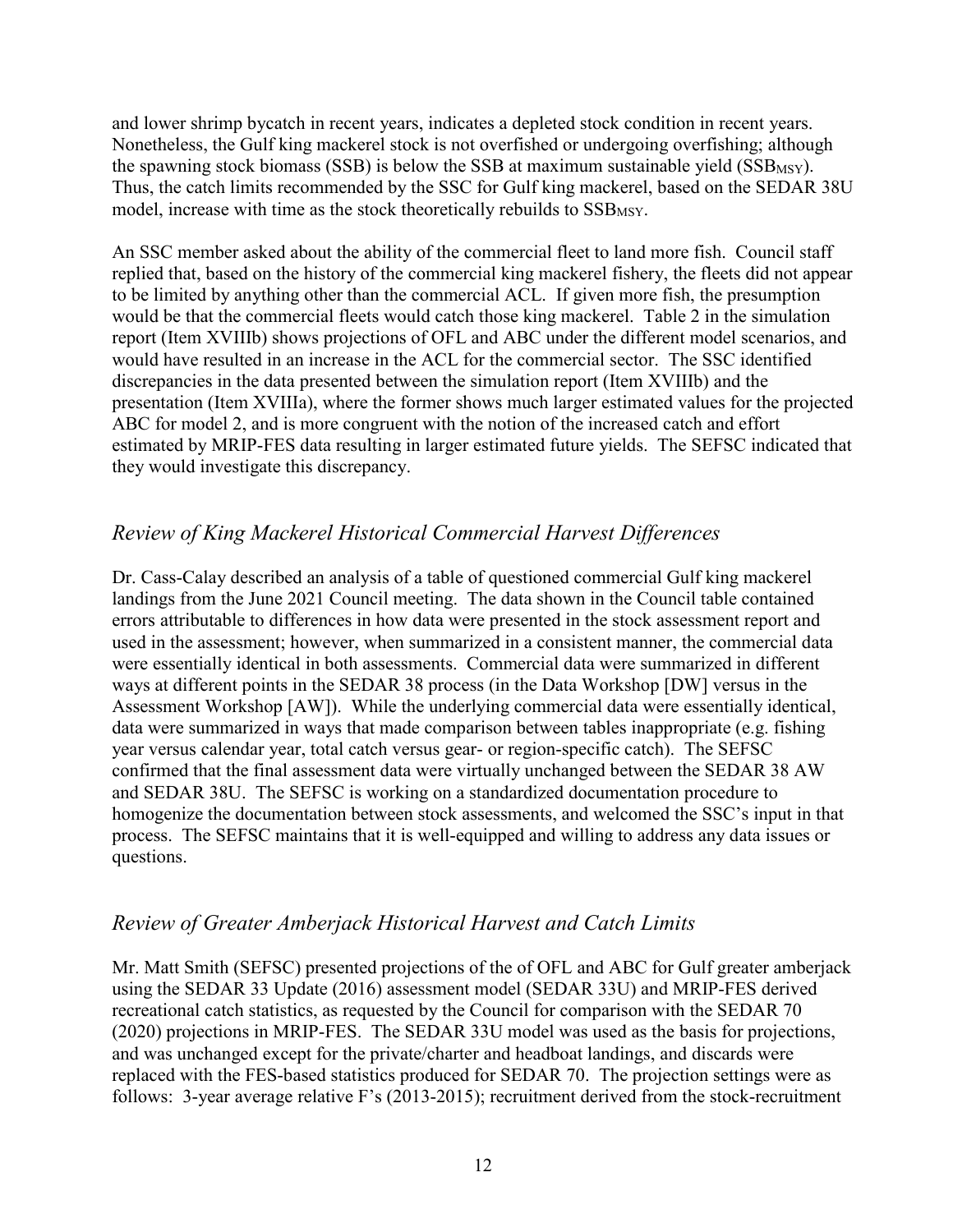curve; selectivity, retention, and biological parameters were derived from the most recent time period; and, 2016 landings were fixed using the MRIP-FES update for recreational fleets. Generally, using MRIP-FES data to generate yields using SEDAR 33U results in an approximately 40% increase in the estimated stock ABC for greater amberjack from the SEDAR 33U model, compared to the same using MRIP-CHTS recreational catch statistics.

An SSC member noted that greater amberjack is another species for which the MRIP-FES catch statistics are substantially higher than in MRIP-CHTS. Mr. Smith replied that the median difference between the recreational catch statistics for greater amberjack between MRIP-CHTS and MRIP-FES was approximately 84%.

The SSC expressed concern that greater amberjack has continued to be depleted despite repeated intervention by fishery managers to abate fishing mortality and rebuild the stock. An SSC member discussed the degree to which the stock has been depleted relative to the virgin SSB (approximately 25% of the virgin SSB). Another SSC member noted angler concern for the health of greater amberjack, and asked if the Council or SEFSC has noticed anything in particular. The SEFSC noted that they have not received any unprompted mentions about greater amberjack. Council staff noted that recreational anglers have commented on an increasing difficulty in finding legal-sized greater amberjack. An SSC member noted a study out for publication on Gulf reef fish populations on offshore oil and gas platforms, which may be informative for the next greater amberjack stock assessment. Another SSC member expanded on the idea of including these new data, and asked the SEFSC whether thought had been put into how to better consider these new absolute abundance data sources. The SEFSC replied that incorporating some of the new data for red snapper, as an example, that some of the data will pose greater challenges with respect to inclusion in the model. Continuing to use red snapper as an example, the SEFSC added that participation by the principal investigators for the Great Red Snapper Count in the SEDAR 74 Data Workshop is critical.

## *Review of Updated Greater Amberjack Projections*

Greater amberjack is managed using sector allocations and the current catch levels are in MRIP-CHTS units. Thus, the Council requested a number of projection scenarios that would be informed from SEDAR 70 to consider reallocation between the commercial and recreational sectors to account for the integration of MRIP-FES recreational statistics into catch monitoring and management. SEFSC staff additionally introduced an approach to generate projections that had not been previously used for greater amberjack. Historically, projections are estimated independent of the base model and are difficult to constrain to static targets (e.g.,  $F_{SPR30\%}$ ), consistent annual removals, and a fixed sector allocation using Stock Synthesis (SS) software. The additional approach uses R statistical software to perform an iterative search between catches until all the three targets are satisfied, and then re-runs the base model in SS to generate estimates of uncertainty. The resulting uncertainty decreases with time, since F and recruitment are fixed, leaving only model variability remaining. A consequence of this method is that in addition to providing catch advice, model parameters and benchmarks are re-estimated in the base model as part of the projections. Historically, the base model has not been modified once the SEDAR process has been completed for a given stock.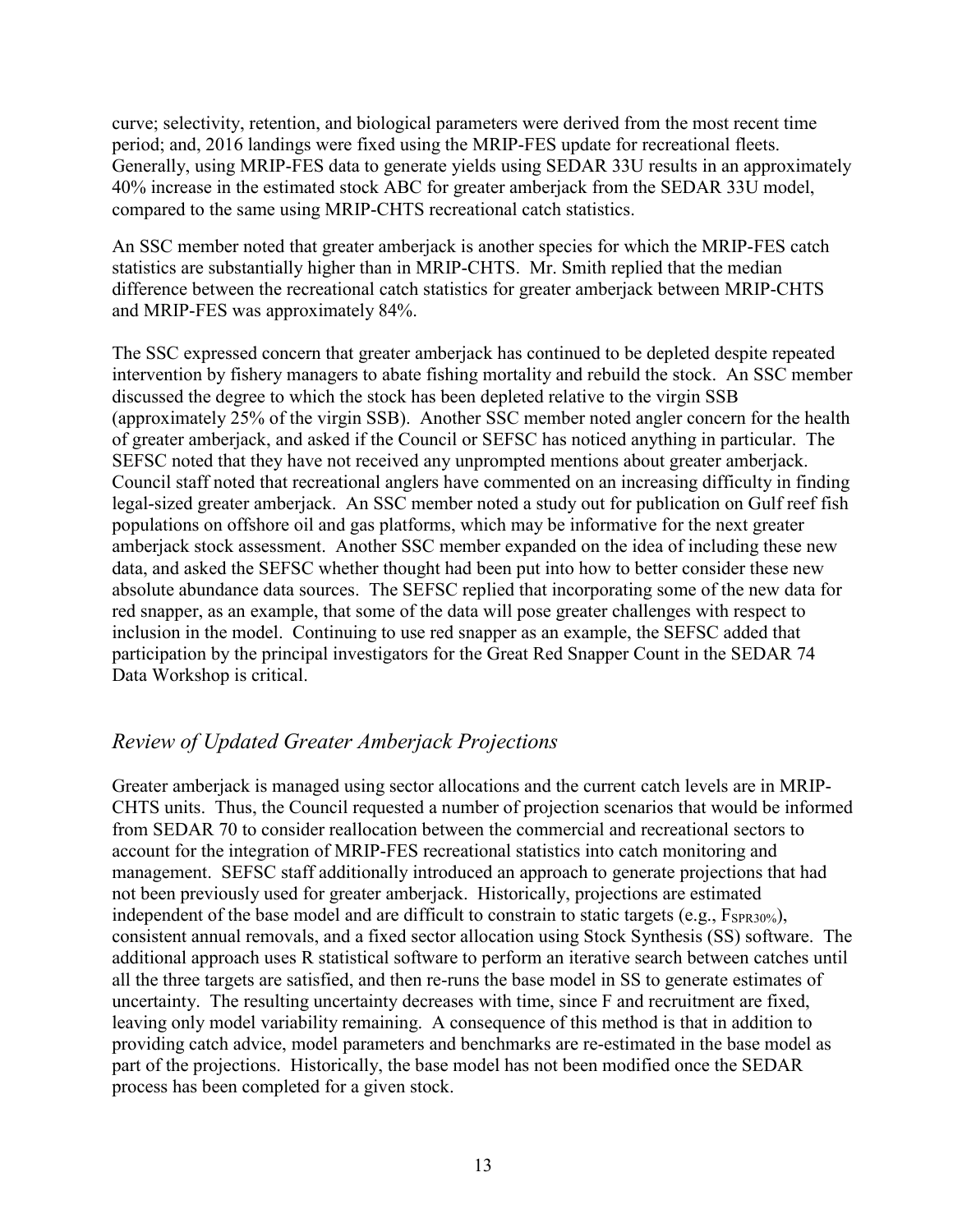An SSC member asked why the projected equilibrium yield in 2030, which would be an indication of a rebuilt stock, was lower than the yield in 2016 when the stock was considered overfished. Dr. Nathan Vaughn indicated that there were some changes in how SS was interpreting the previous forecast and steepness. The previous approach was built on the assumption of a steepness of 1, which was revised under the new method. Several SSC members observed that the new method indicated that the stock was in better condition than thought based on the results presented from SEDAR 70 at the January 2021 SSC meeting, which indicated that the stock was overfished and experiencing overfishing.

Without an explicit description of the revised methodology used to generate the projections, it was not possible for the SSC to fully interpret the results and make a revised recommendation of BSIA to the Council. Recommendations of BSIA with respect to stock assessments are made by the SSC on the totality of information presented, and include both the base model and the resulting yield projections. In this case, the SEFSC's revised projection method effected a change in the management benchmarks generated by the previously reviewed base model. Because this change in the management benchmarks is in effect a change to the base model outside of the SEDAR process, the SEDAR 70 base model, including this new projection method, will have to be reevaluated. Thus, the SSC suggested that any further consideration of these SEDAR 70 projections be postponed at this time. In light of the changes to the stock status criteria resulting from the application of the new projections method to greater amberjack, the SSC requested that the SEFSC come back to the SSC at its September 2021 meeting to thoroughly present this new projection method. The SSC also requested that the SEFSC investigate the projections performed for other species for which the SSC has recently approved revised catch limits: greater amberjack, southeastern U.S. yellowtail snapper, and Gulf king mackerel (which have sector allocations); and, vermilion snapper and Gulf cobia (which do not have sector allocations). The SEFSC is asked to provide a presentation and report detailing the new projection method for review by the SSC, and the results of investigating the previously approved projections used for the aforementioned species. In addition, since an error was stated to have been identified in the SEDAR 70 assessment of greater amberjack (model iteration of  $F_{\text{Rebuild}}$  at virgin biomass  $[R_0]$ , instead of at  $SSB_{\text{SPR30\%}}$ ), that assessment along with the new projection method applied is also requested to be presented to the SSC at its September 2021 meeting for evaluation in total, and to determine if it constitutes BSIA and is suitable for management advice. Specific to greater amberjack, an SSC member asked about the change in  $SSB_{MSY}$  from  $F_{SPR30\%}$  to  $F_{SPR13\%}$ , finding that perplexing, and asked that the change be clarified. SEFSC staff noted that this new projection method was used for red grouper, for which no errors were found; therefore, the SEDAR 61 stock assessment does not need to be revisited at this time.

### *Review of Draft Options: Generic Essential Fish Habitat Amendment 5*

A brief management history of essential fish habitat (EFH), rationale for Generic Amendment 5, as well as pros and cons for three proposed methodologies for describing EFH were presented by Dr. Lisa Hollensead (Council staff). The Magnuson-Stevens Act (MSA) requires EFH descriptions for all federally managed species, by life stage. The MSA also stipulates that a review of the Council's identification and description of EFH be conducted every 5 years. Since the creation of Generic EFH Amendment 3 in 2004, two 5-year reviews have been completed with the next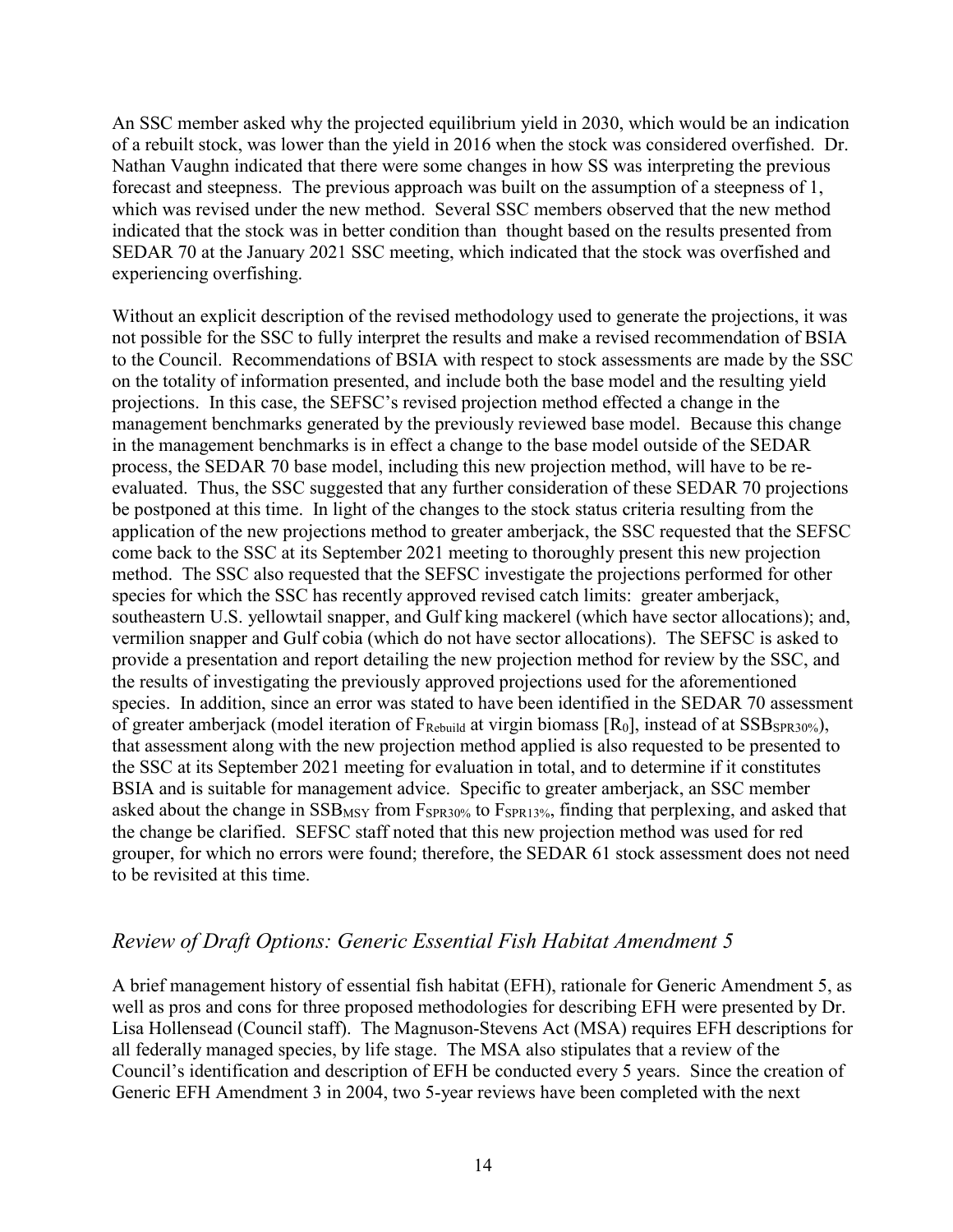review scheduled for 2021. Discussions between Council staff and the NOAA Habitat Division determined that combining efforts of the 5-year review and developing a generic amendment to formally update identifications and descriptions of EFH for all the Council's Fishery Management Plans would be practicable.

The Council is considering three approaches to update EFH for managed species. The first would retain the current methodology of qualitatively joining spatial layers by 5 eco-regions, 12 habitat types, and 3 depth zones with species habitat attributes tables informed by a comprehensive literature review. However, this approach often results in very broad descriptions of EFH. An alternative in the draft options document would retain this methodology but would update benthic habitat data sources and life history tables based on information available through 2020. The second method uses a non-parametric kernel density estimation<sup>[2](#page-14-0)</sup> approach that would only consider species presence to inform descriptions of EFH. This model is simple to construct and results in a more refined description of EFH; however, the formal linkage between habitat function is less apparent relative to the currently implemented approach. The third proposed method would use boosted regression tree modeling<sup>[3](#page-14-1)</sup> to identify and describe EFH. This complex quantitative approach would better measure the linkages between species observations and habitat function. However, this method is complicated, time consuming to perform, and at times can generate results that are difficult to interpret. Data needed to implement the two more quantitative approaches are only available for a few species and life stages, so most EFH for most managed species will be updated using the current method.

Several SSC members encouraged the use of more computational methods for identifying and describing EFH. However, the SSC agreed that extensive consideration needs to be taken to ensure habitat and species presence data inputs are spatial comprehensive and as complete as possible. SSC members stressed that misinterpretation of EFH descriptions could arise if basic assumptions were violated, causing areas of non-use to be included (committing a Type II error) or that including incomplete survey data would exclude areas of use (committing a Type I error). Dr. Karnauskas stated she could provide some information on *Sargassum* data layers that could be beneficial in constructing EFH habitat maps for species/life stages that are known to associated with floating algal mats. Several members inquired as to the status of artificial reefs as EFH and were informed that, while certain anthropogenic structures are constructed on EFH (oil platforms on soft bottom) and usually require an EFH consultation for their removal, artificial reefs themselves are not considered EFH. The SSC suggested that a representative from the NOAA Habitat Division provide a presentation outlining the EFH consultation process at a future meeting. Overall, the SSC recommended that a hierarchical approach based on available data by species and life stage be used to inform action alternative selection.

## *Discussion of Topic Leaders for Agenda Items*

<span id="page-14-1"></span><span id="page-14-0"></span><sup>&</sup>lt;sup>2</sup> Getz, W.M. and Wilmers, C.C. 2004. A local nearest-neighbor convex-hull construction of home ranges and utilization distributions. Ecography 27: 489-505. <https://onlinelibrary.wiley.com/doi/epdf/10.1111/j.0906-7590.2004.03835.x> <sup>3</sup> Elith, J., Leathwick, J.R., Hastie, T. 2008. A working guide to boosted regression trees. Journal of Animal Ecology 77: 802-813. <https://doi.org/10.1111/j.1365-2656.2008.01390.x>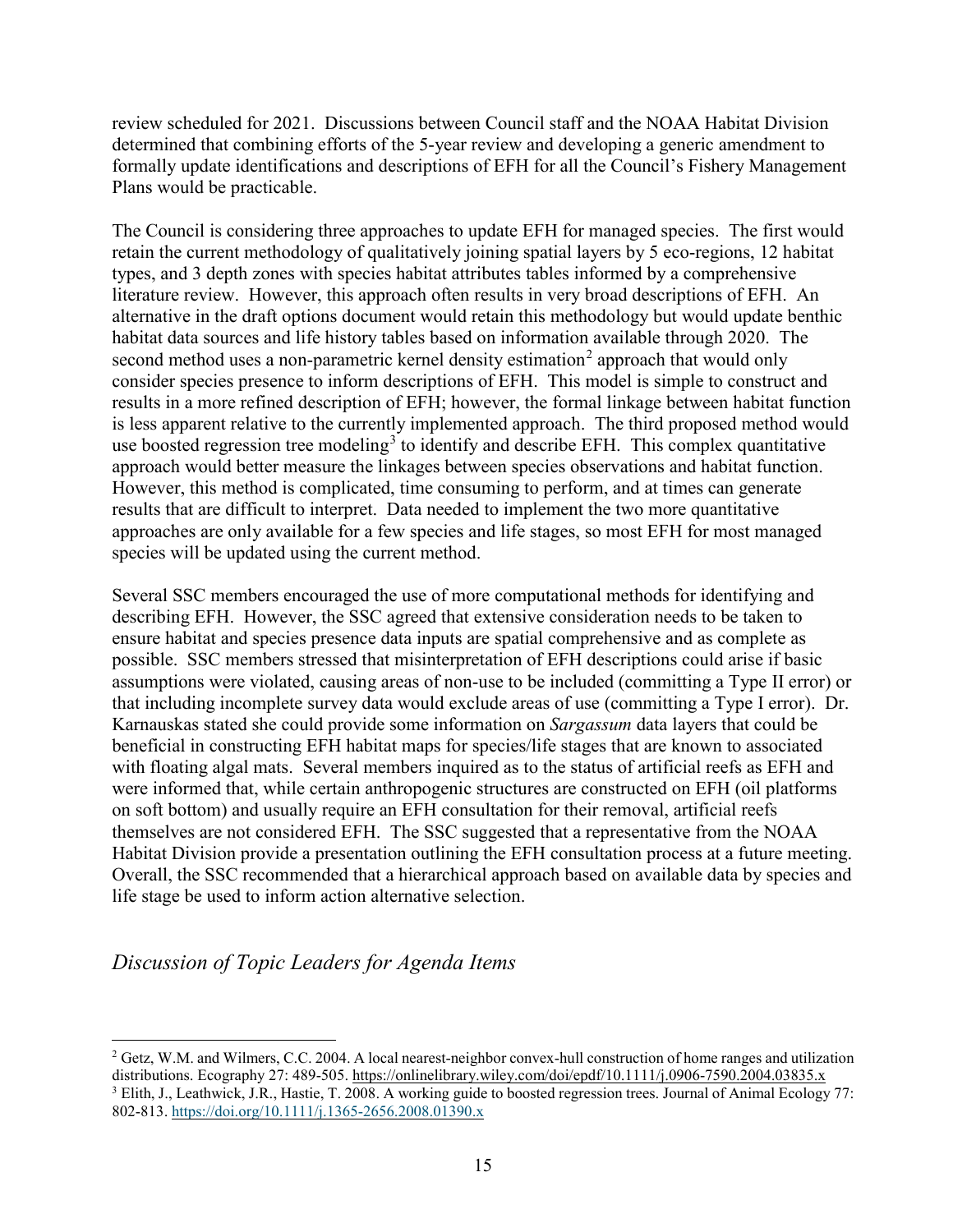Generally, the SSC acknowledged the merits of having SSC members lead discussion for certain agenda items; however, the SSC thought that this could be done on a more voluntary basis, based on the agenda items put before the SSC. The chair requested SSC members interested in serving in this capacity to contact him.

# *Public Comment*

The SSC received public comment from two members of the public. The first stated that creating a more defined framework for integrating new research into stock assessments and the generation of catch advice should be established otherwise there could be strain on the SSC's ability to provide that catch advice.

The second commenter stated deep concerns with regard to the grouper species, noting that red grouper commercial landings are subject to many variables, both biological and economic. The commenter asked whether the SSC had heard any information about the market manipulation for the leasing of red grouper allocation in the IFQ program. The commenter also asked whether the SSC had considered increases in population density with respect to commercial access to the fisheries.

### *Other Business*

### Timeliness of Materials Submitted to the SSC Briefing Book

Mr. Rindone notified the SSC and public that, in the future, all materials must be submitted to the SSC on time. Further, submissions of, and edits to, materials within 7 days of the beginning of the meeting will not be permitted. If materials are not received on time, or if materials need to be edited in a critical manner, then that agenda item will be moved to a subsequent meeting. The only exception to this rule will be for items that the Council needs to consider final action at the following Council meeting. Council staff will work with presenters to ensure appropriate timelines and lead times are established for materials requests.

#### SEDAR 74 Stock Identification Process

An SSC member remarked on the desire by members of the SSC involved in the stock identification process for the SEDAR 74 research track assessment for Gulf red snapper to see additional explorations done on alternative stock structures for modeling red snapper. Another SSC member remarked on the disproportionate plausibility of the different stock structure hypotheses, acknowledging that many of the SSC members who are not on the SEDAR 74 Stock ID panel may be unfamiliar with the issue. Further, it may be more prudent to request the ability to explore alternate stock structures under the research track approach.

An SSC member noted the use of the ADT as part of the SEDAR research track process, which is responsible for continually providing oversight to the direction of that process. Another SSC member countered that given how the SEDAR process continually builds on the progress made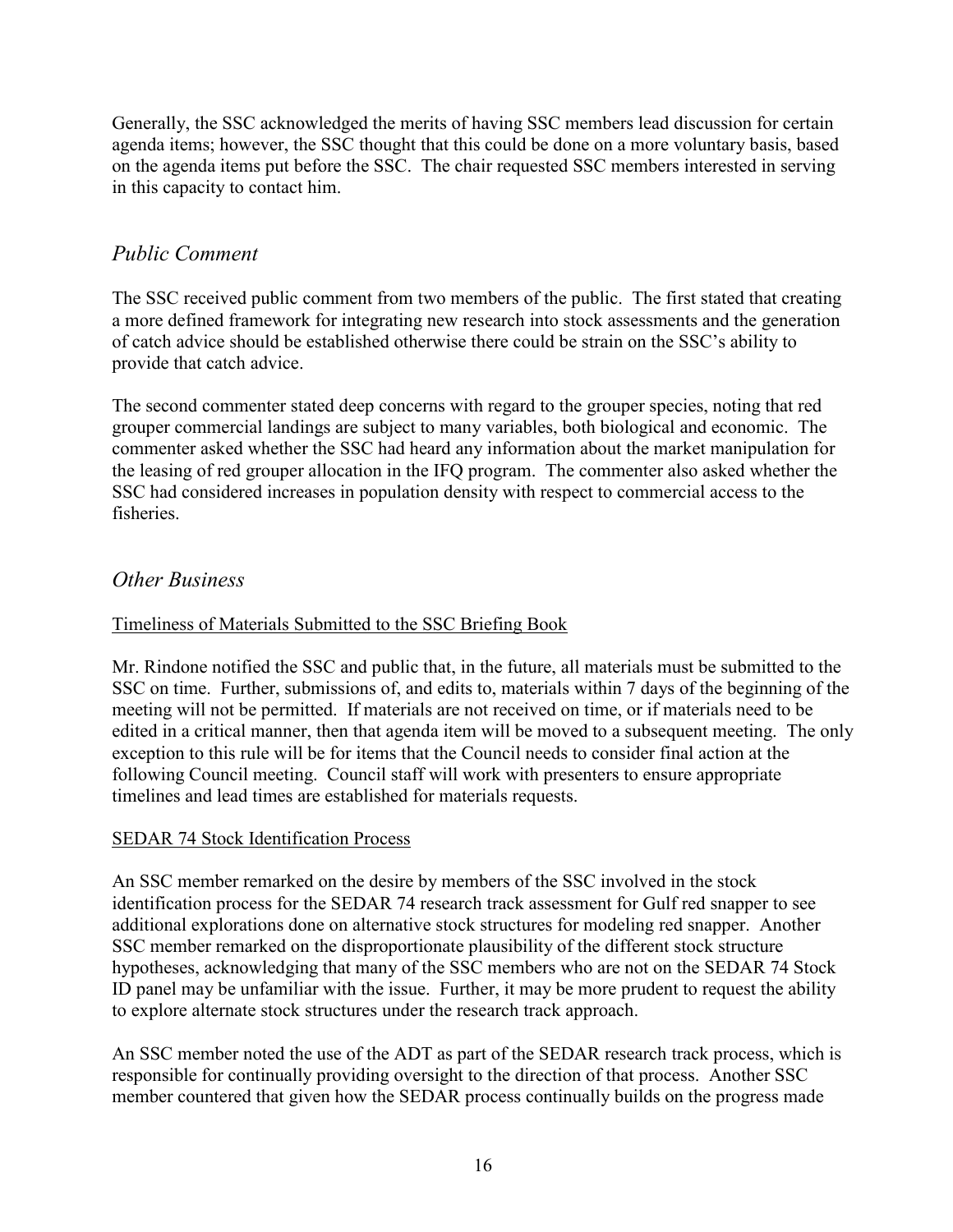previously in the development of each assessment, that making any modifications to that progress would need to happen earlier rather than later, at which the assessment may be too far along to resolve a concern. Some SSC members expressed concern about procedural concerns with revisiting the framework of how the research track process is supposed to function after that process has already begun. Further, additional explorations into how to structure the data are expected to constitute a significant increase in workload for the analytical team.

An SSC member asked about the possibility of the SSC reviewing the completed Stock ID report for SEDAR 74 prior to additional progress being made in the assessment. Another SSC member expressed support for that approach, and for revisiting the idea of incorporating the ability to evaluate multiple hypotheses for stock structure under a research track assessment. Council staff clarified that the research track process was not designed to accommodate SSC review after the completion of each stage; doing so, and/or altering the timing of the process through intermittent reviews, may have significant effects on the timing and workloads of the many contributors to the stock assessment process, as well as the Council and its expectations of when it may receive actionable management advice for the species.

Some SSC members expressed concern about the recent guidance for the research track process, noting disappointment in the constraints on the process that have recently been experienced with respect to evaluating alternative stock structures. SEDAR staff noted that in the case of evaluating alternative stock structures, a hurdle to overcome would be how to select the most appropriate model, given that typical model selection tools don't apply in the same way to these models. An SSC member countered that the SSC possessed valuable expertise to be able to discern the appropriateness of various models based on their overall performance. SSC members discussed different aspects of the life history and distribution of red snapper in the Gulf, with some comments on the evolution of that understanding with time.

Dr. Tom Frazer (Council representative) said that clarity on the scope of the research track process would be requested of the SEFSC, and would be made available to the SSC. If necessary, a oneday SSC meeting could be convened to resolve the issue with the flexibility of the research track process and specifically, with respect to the decisions made thus far in the Stock ID process for SEDAR 74.

#### **The meeting was adjourned at 12:30 pm eastern time on August 11, 2021.**

#### Meeting Participants

#### **Standing SSC**

Jim Nance, *Chair* Luiz Barbieri, *Vice Chair* Lee Anderson Harry Blanchet Dave Chagaris Roy Crabtree

Benny Gallaway Doug Gregory David Griffith Paul Mickle Trevor Moncrief Will Patterson Sean Powers